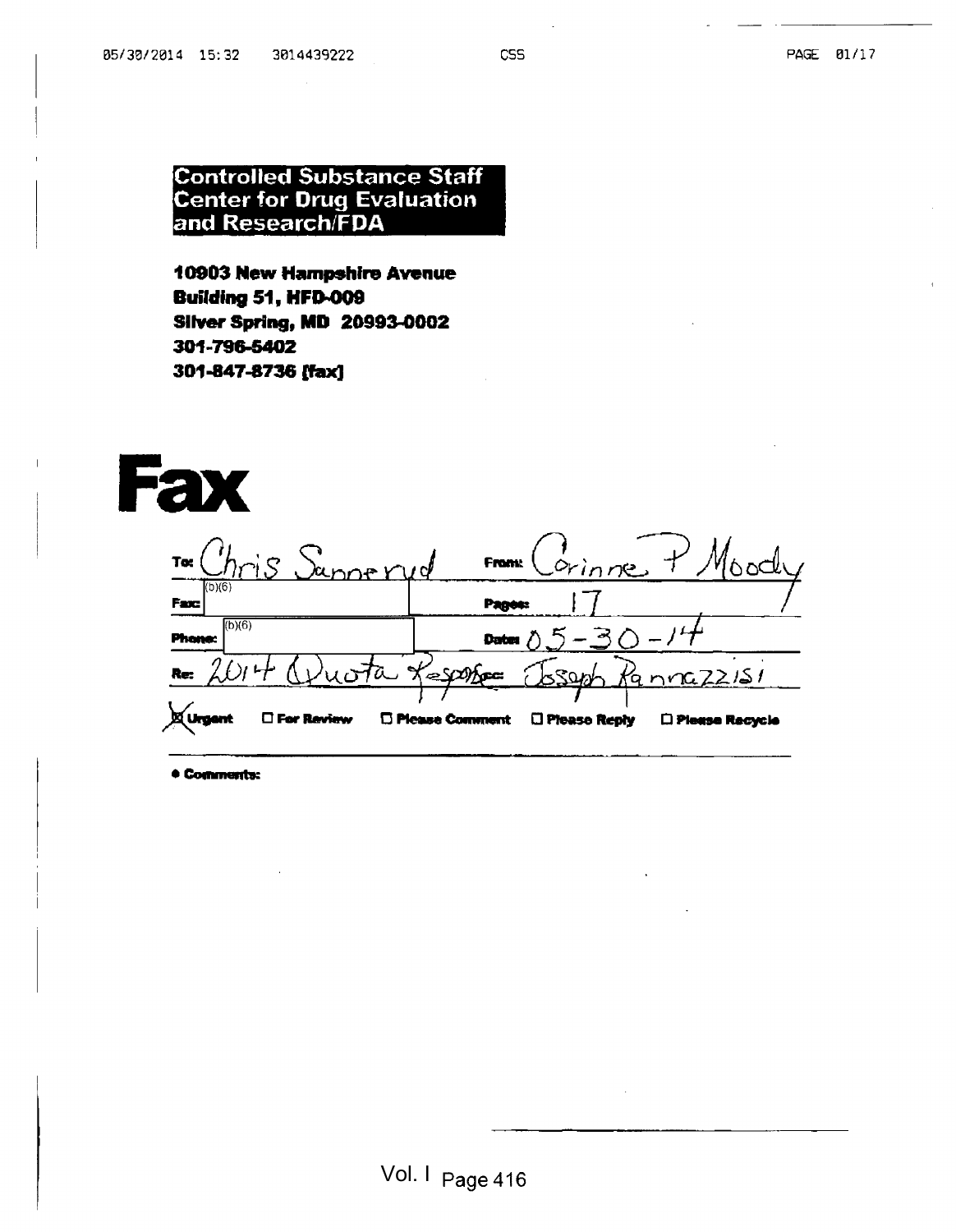#### DEPARTMENT OF HEALTH & HUMAN SERVICES



Food and Drug Administration CENTER FOR DRUG EVALUATION & RESEARCH MAY 3 0 2014

Mr. Joseph T. Rannazzisi Deputy Assistant Administrator Office of Diversion Control Drug Enforcement Administration 600 Army-Navy Drive Arlington, Virginia 22202

Dear Mr. Rannazzisi:

This document is in response to your letter dated February 12, 2014, to the Food and Drug Administration, Center for Drug Evaluation and Research (FDA/CDER), requesting estimates of medical, scientific, and reserve stock needs for calendar years 2014 and 2015, for Schedule I and II substances, pursuant to <sup>21</sup> CFR Part 1303 (21 United States Code [U.S.C.J 826 and 42 U.S.C., Section 242). The Controlled Substance Staff in the Office of the Center Director, FDA/CDER, has been requested to respond.

Wc provide forecasts on the usage of twenty-five Schedule II substances for the years 2014 and 2015. The Schedule II substances to be evaluated in this memorandum are; alfentanil, amobarbital, amphetamine, cocaine, codeine, dihydrocodeine, diphenoxylate, fentanyl, hydrocodone, hydromorphonc, lisdexamfetamine, meperidine, methadone, methamphetamine, methylphenidate, morphine, nabilonc, opium, oxycodone, oxymorphone, pentobarbital, remifentanil, secobarbital, sufentanil, and tapentadol.

In general, according to the forecasted data in Table 1, usage for most opioids are predicted to decline in 2014 and 2015.

We also provide forecasts for the same years for ephedrine and pseudoephedrine. As in previous years, we are including the predicted usage of drug substances synthesized from the Schedule II precursor, thebaine. Production of these substances determines the quantities of thebaine produced. The drug substances derived from thebaine include naloxone and naltrexone. At the additional request of the DEA, we are providing forecasts on the usage of substances that are internationally controlled under the Psychotropic Convention. These drugs include: alprazolam, buprenorphine, clonazepam, diazepam, diethylpropion, lorazepam, midazolam, temazepam, and Zolpidem.

### I. Tabular Data

The observed usage (purchases in kilograms) of Schedule II substances in 2011, 2012, and 2013, and percent changes based on the *observed* values from the previous year are presented in Table 1. Predicted usage (purchases in kilograms) of the Schedule II substances are also provided for 2014 and 2015. Each predicted value is an estimate

Vol. I Vol. <sup>I</sup> Page 417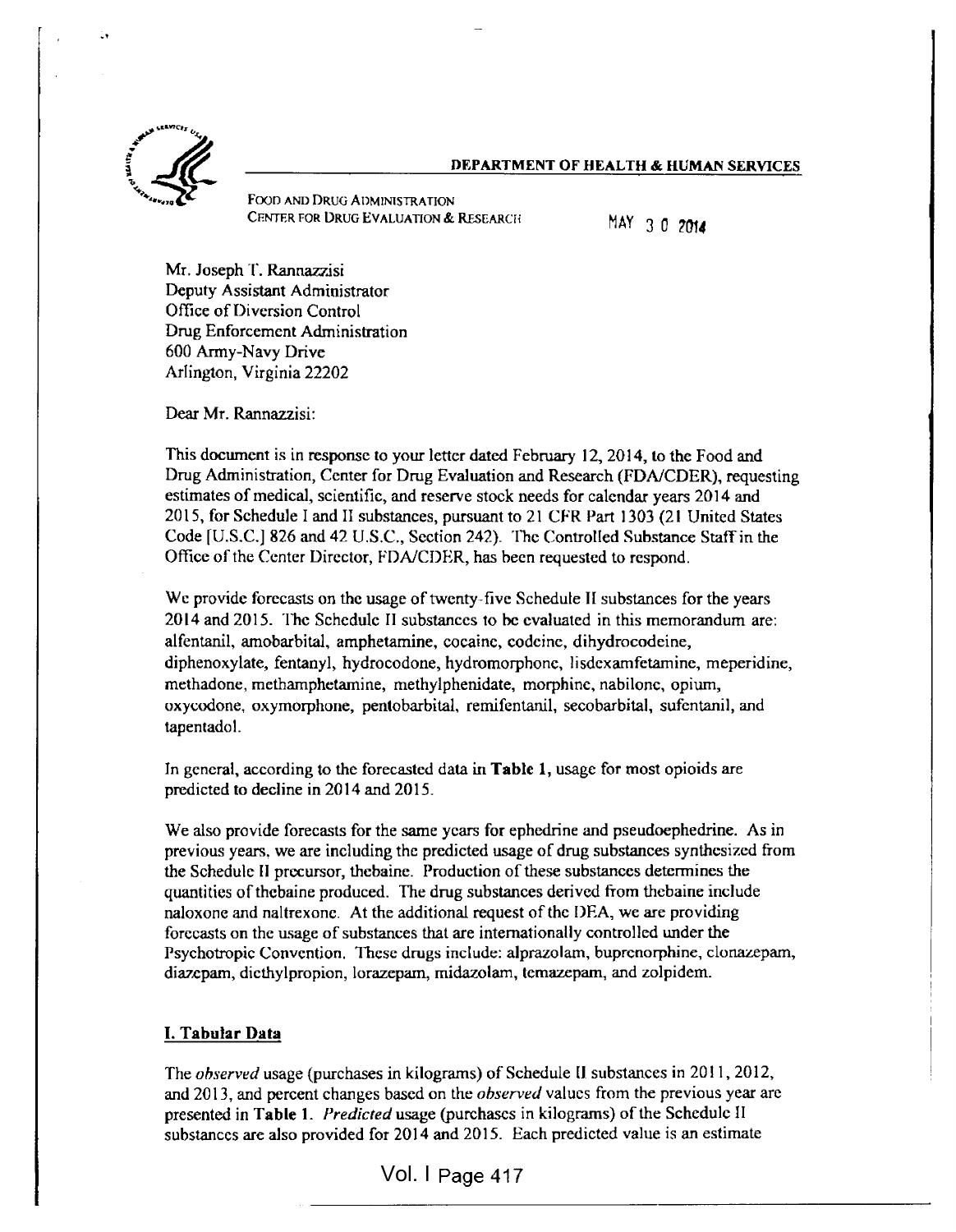Mr. Joseph T. Rannazzisi Page 2 of 16

I

subject to variation.

The observed usage for 2011, 2012, and 2013, and *predicted* usage (purchases, in kilograms) for 2014 and 2015 for substances controlled under the Psychotropic Convention are provided in Table 2. The observed usage for 201 1, 2012, and 2013 and predicted usage (purchases, in kilograms) for 2014 and 2015 for ephedrine and pseudoephedrine are provided in Table 3.

Among the substances requested by DEA, we are not providing forecasted usage for the following Schedule I and II substances: difenoxin, etorphine, gamma-hydroxybutyrate (GHB or sodium oxybate), levorphanol, marijuana, noroxymorphone, propiram, psilocybin, synthetic cannabinoids, synthetic cathinones, and tetrahydrocannabinols because data regarding the usage of these substances were limited or not available. Data was also unavailable for phenylpropanolamine. The Schedule IV substance clobazam was also not included in this analysis because data are only available for 2012, since the drug was approved in October 2011. There were data gaps for difenoxin and levorphanol in which no sales data were available for varying time periods.

### - Comments on Observed usages in 2012 (See Table 1, Table 2 and Table 3).

In 2013, there was an increase in the observed usage (relative to 2012) for both hydromorphone and remifentanil. The increase is also *predicted* for 2014.

Most of the predicted usage data for drugs data received this year were similar to usage data from previous years. In contrast, alfentanil, dihydrocodeine, meperidine, methadone, nabilone, pentobarbital, and secobarbital all demonstrated a *decrease* of  $\geq$ 10% in their observed use. Further, alfentanil, dihydrocodeine, meperidine, methadone, oxymorphone, and sufentanil are *predicted* to have a decrease of  $\geq 10\%$  in 2014. Dihydrocodeine and pentobarbital displayed relatively large decreases in both observed usage in 2013, and predicted usage in 2014.

The *observed* retail and non-retail sales values for some substances were inconsistent with previous years. This is a result of regular data corrections and updates by the IMS data investigation team. As stated in previous reports, most of these corrections were minor (e.g.,  $\leq 0.5\%$ ) and should not be an influencing factor in the current forecasting. Similar discrepancies were also noted and resolved in previous reports.

### - Forecasted (Predicted) Increases for 2014 (See Table 1, Table 2, and Table 3).

The *predicted* usage of these substances does not take under consideration specific needs of some manufacturers due to recent recalls of defective products or drug shortages.

II. Reports from FDA Office of New Drugs, Office of Generic Drugs, Center for Veterinary Drugs, and the Substance Abuse Mental Health Services Administration (SAMHSA)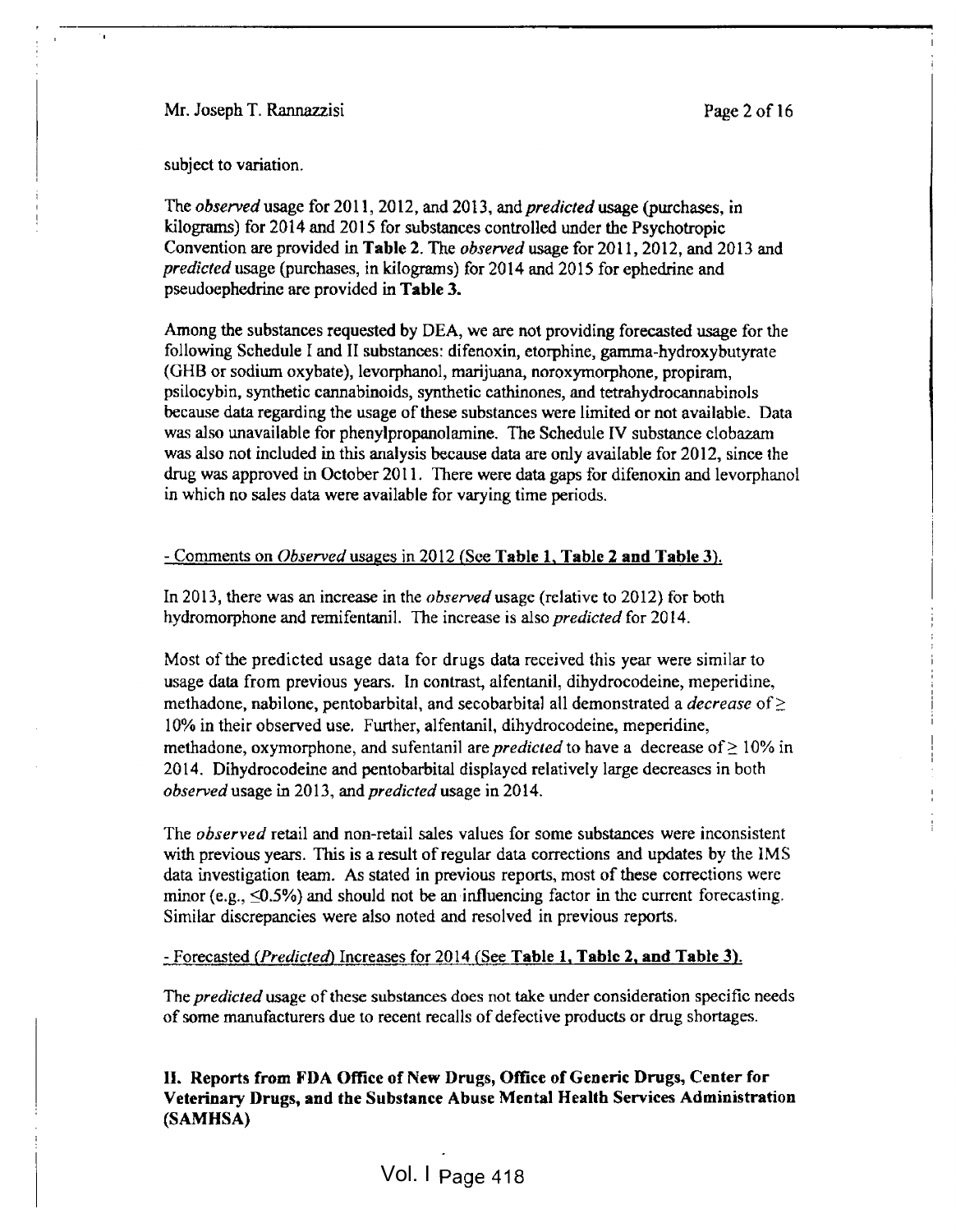l

I

The CDER Office of New Drugs review divisions reported the approvals and pending actions of products with Schedule I and II controlled substances, as well as substances controlled under the Psychotropic Convention. The reports originate from the Division of Metabolism and Endocrinology Products (DMEP), Division of Anesthesia, Analgesia, and Addiction Products (DAAAP), Division of Psychiatry Products (DPP), Division of Neurology Products (DNP), and the Division of Pulmonary, Allergy and Rheumatology Products (DPARP). Information on drug shortages and manufacturing delays were reported by the CDER Drug Shortages Staff. The CDER Office of Generic Drugs provides listings of Schedule <sup>I</sup> and II containing products that were approved in 2013 (Table 4), products discontinued in 2013 (Table 5), and products that may be approved in 2014 (Table 6).

The Center for Veterinary Medicine (CVM) reports that thiopental is no longer available.

SAMHSA provides information about the usage of methadone and buprcnorphine in maintenance treatment of opioid addiction. Data on the use of methadone in OTPs is not available from IMS; therefore, Table <sup>1</sup> most likely refers to usage of methadone for pain treatment.

The Division of Metabolism and Endocrinology Products (DMEP) notes that they have received the resubmission of the NDA for Conlrave (naltrexone + bupropion). The Sponsor currently has an ongoing trial (under IND) for this product that may affect quota demands for naltrexone.

The Division of Anesthesia, Analgesia, and Addiction Products (DAAAP) reports the approval of NDAs or Efficacy and Manufacturing Supplements in the past year for the following substances: alfentanil, cocaine, codeine, dihydrocodeine, fentanyl, gammahydroxybutyratc, hydrocodonc, hydromorphonc, kctaminc, lcvorphanol, meperidine, methadone, morphine, oxycodone, oxymorphonc, remifcntanil, sufentanil, tapentadol, tetrahydrocannabinols, tramadol, and buprcnorphine.

In 2013, the Division of Psychiatry Products (DPP) approved an efficacy supplement for Vyvanse (lisdcxanifetamine). DPP has pending NDAs/cfficacy supplements for Amphetamine Polistirex Extended-Release Orally Disintegrating Tablets and a methylphenidate patch. DPP also expects the continued development of a new, methylphenidate transdermal patch.

DPP has also received the following INDS that may require the manufacturing of commercial-type batches of products containing the following substances: (b) (4)

(b)(4)

The Division of Neurology Products (DNP) reports the receipt of NDAs and efficacy and manufacturing supplements for the following substances in 2013: (b)(4) clobazam, and zolpidem. In addition, DNP reports receiving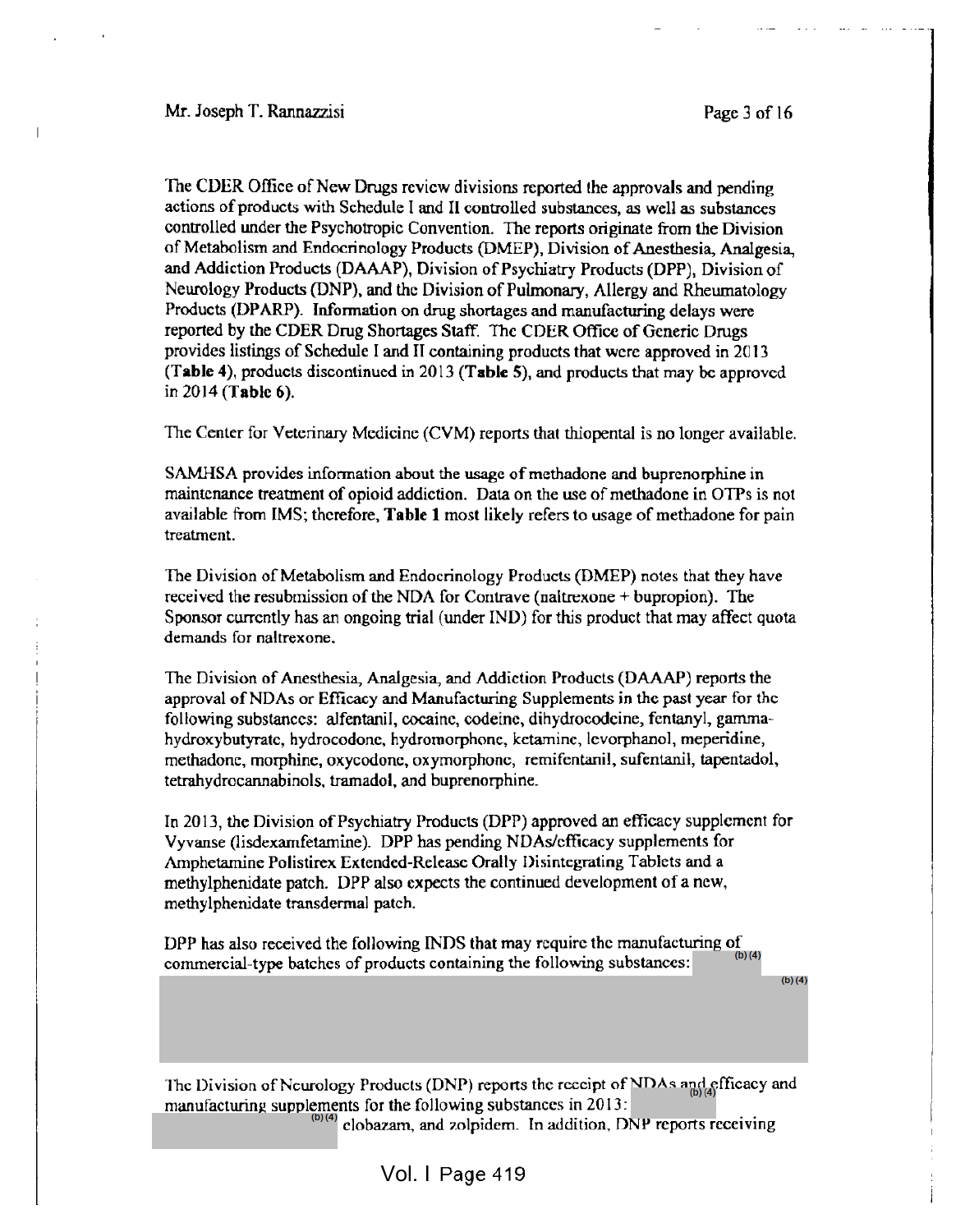#### Mr. Joseph T. Rannazzisi Page 4 of 16

INDs for cannabidiol and Sativcx (tetrahydrocannabinol and cannabidiol), and notes that KJonopin (clonazepam) orally disintegrating tablet will no longer be marketed. Finally, DNP reports distributing approximately June 30, 2013 (one unit  $= 180$  mL bottle). <sup>(b)(4)</sup>units of GHB from July 1, 2012 through

The Division of Pulmonary, Allergy and Rheumatology Products (DPARP) reports the approval of an NDA for hydrocodone bitartrate and chlorpheniramine in 2013, along with INDs for the following: (b)(4)

- $\bullet$
- $\bullet$  $\bullet$
- 

Based on increased demand, manufacturing delays, and shortages in 2013, the Drug Shortages Division predicted additional quota demands in 2014 for the following substances: alfentanil, amphetamine, fentanyl, hydromorphone, ketaminc, meperidine, methadone, methamphetamine, methylphenidate, morphine, sufentanil, diazepam, lorazepam, midazolam, naloxone, naltrexone, and cphedrine.

The Center for Veterinary Medicine (CVM) reports that thiopental is no longer available as an unapproved animal drug. Veterinarians are interested in using alternative anesthetic agents.

The Substance Abuse Mental Health Services Administration (SAMHSA) reports that based on data from the National Survey of Substance Abuse Treatment Services (N-SSATS), on March 30, 2012, there were 306,512 patients that received methadone via Outpatient Treatment Programs (OTP). N-SSATS docs not collect data for the number of physicians prescribing methadone.

SAMHSA also reports that according to the 201 <sup>1</sup> Opioid Treatment Survey, the most current dosage data for patients receiving methadone maintenance are as follows:

- Less than 40 mg:  $26,252$  patients  $(10.3\%)$
- 40-79 mg: 67,237 patients (26.3%)
- 80-119 mg: 82,519 patients (32.3%)
- 120 mg or more:  $45,070$  patients  $(17.6\%)$
- Unknown: 34,357 patients (13.5%)

These dosages are for patients in maintenance treatment and do not include dosages that may have been used for detoxification.

Finally, based on the 2012 N-SSATS data, there were 7,409 patients receiving buprenorphine in OTPs and an additional 3 <sup>1</sup> ,8 <sup>1</sup> 4 patients receiving buprenorphine in specialty substance abuse treatment facilities that were not OTPs. These numbers do not include patients that received buprenorphine from office-based practicing physicians who were not attached with a specialty substance abuse treatment facility. Per the Drug Abuse Treatment Act (DATA) of 2000, these physicians have waivered authority to dispense or prescribe certain narcotic drugs for maintenance or detoxification treatment.

We hope that these data prove useful to the Drug Enforcement Administration in making

Vol. I Page 420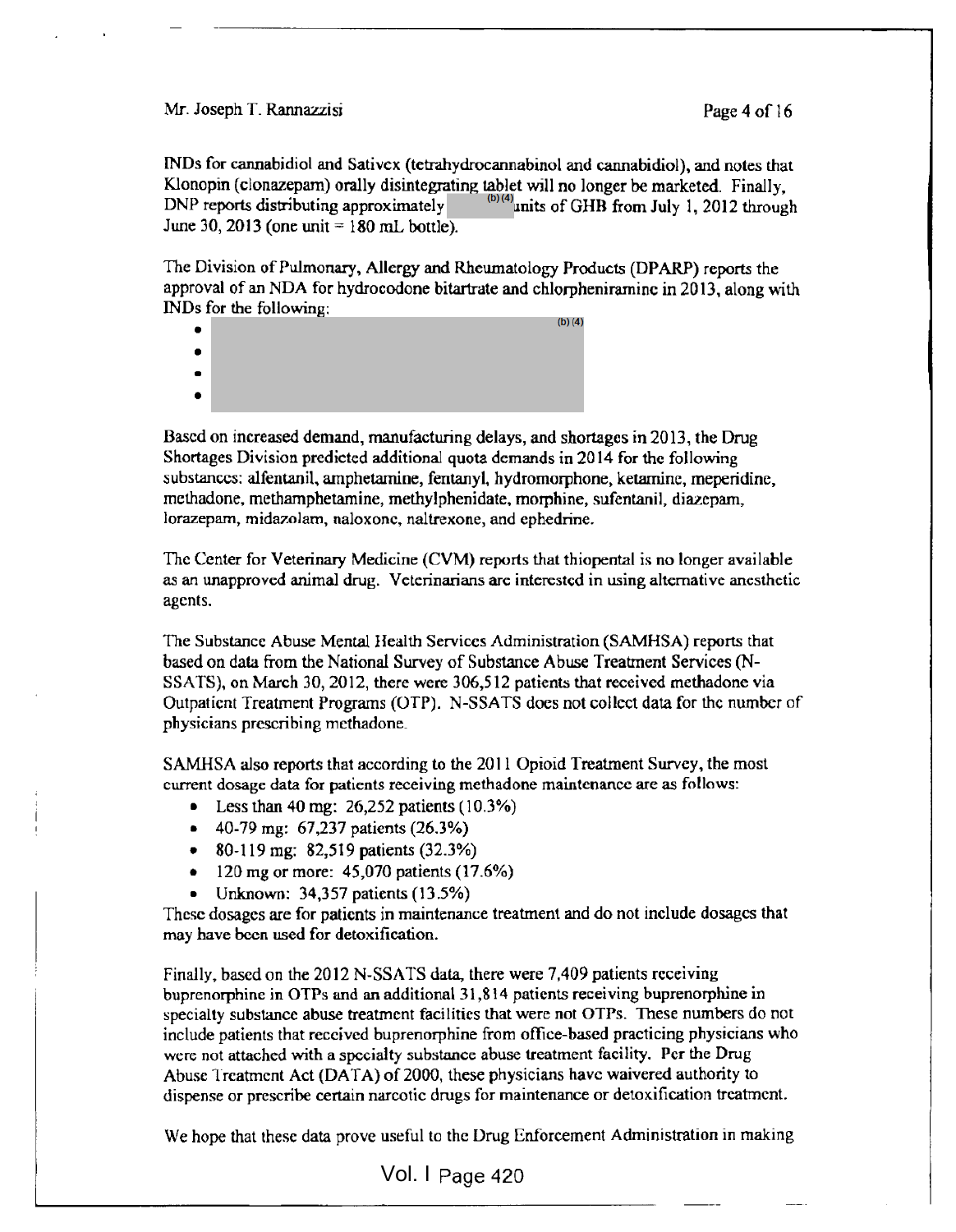Mr. Joseph T. Rannazzisi Page 5 of 16

quota determinations. If you have any questions or need additional clarification, please contact Chad Reissig, Ph.D., Controlled Substance Staff, at 301-796-5402.

Sincerely,

Muchant Ylin

Michael Klein, Ph.D. Director, Controlled Substance Staff Office of the Center Director Center for Drug Evaluation and Research

Concur:

DC Anth no

Douglas C. Throckmorton, M.D. Deputy Center Director Center for Drug Evaluation and Research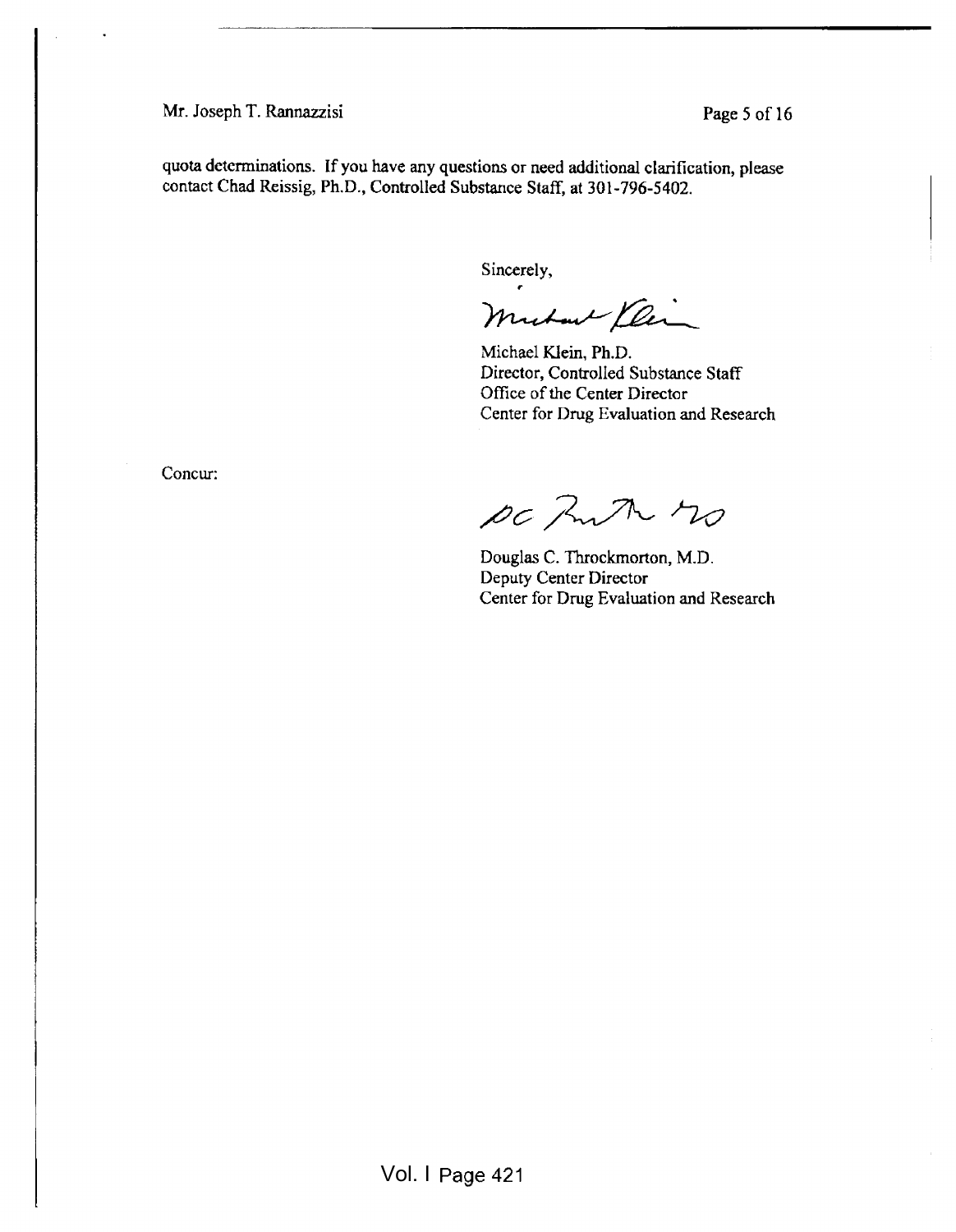Mr. Joseph T. Rannazzisi Page 6 of 16

#### Attachments:

Attachment I: Description of Forecasting Methodology

- Table 1: Forecast Uses (Purchases, in Kg) for 2014 and 2015, and Observed Use for 2011, 2012, and 2013 of Schedule II Controlled Substances.
- Table 2: Forecast Uses (Purchases, in Kg) for 2014 and 2015, and Observed Use for 201 1, 2012, and 2013, of substances derived from thcbaine and for substances controlled under the Psychotropic Convention.
- Table 3: Forecast Uses (Purchases in Kg) for 2014, and 2015, and Observed Use for 201 1, 2012, and 2013 of the substance ephedrine and pseudoephedrine
- Tabic 4: Recently Approved Generic Drug Products Containing Schedule II Controlled Substances Approved in 2013.
- Table 5: Generic Products Containing Schedule II Controlled Substances Discontinued in 2013.
- Table 6: Generic Drug Products Containing That May be Approved in 2014.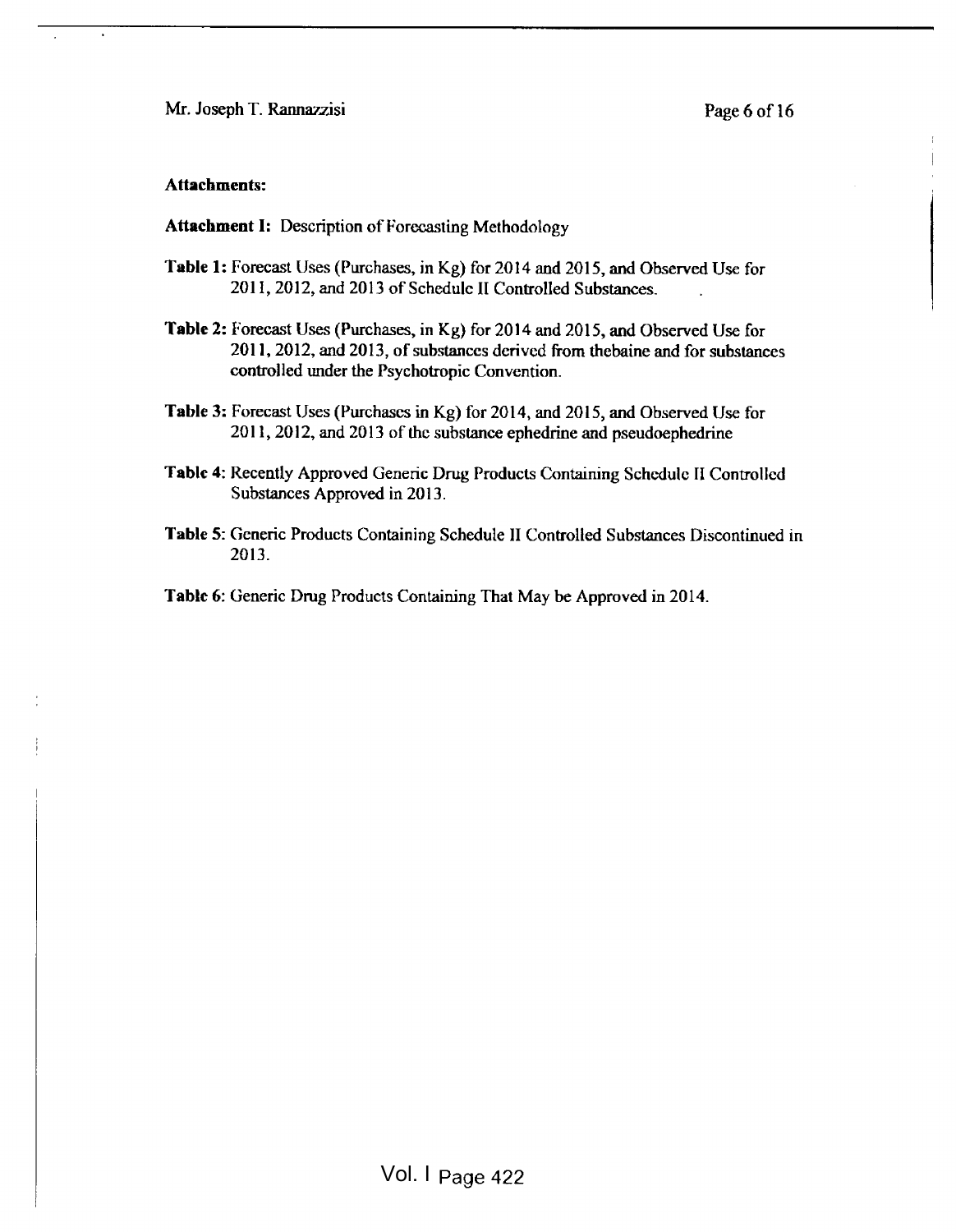#### Attachment I. Description of Forecasting Methodology

Monthly purchase data comprised of retail and non-retail sales are extracted from the IMS Health, National Sales Perspectives™ database. The IMS Health, National Sales Perspectives™ database measures the volume of drug products and selected diagnostic products moving from manufacturers into various outlets within the retail and non-retail markets. The retail market includes the following pharmacy settings: chain drug stores, independent pharmacies, mass merchandisers, grocery stores, and mail order pharmacies . The non-retail market includes clinics, federal and non-federal hospitals, federal facilities, HMOs, long-term care facilities, home health care and other miscellaneous settings.

The accuracy of the usage data provided depends on a variety of factors, including sampling and non-sampling errors. The IMS Health, National Sales Perspectives™ does not provide <sup>a</sup> direct estimate of use but does provide a national estimate of units (in kilograms) sold from the manufacturer to various channels of distribution. The quantities of products purchased by retail and non-retail channels of distribution may be <sup>a</sup> possible surrogate for use, assuming that facilities purchase drugs in quantities reflective of actual consumer use.

As in past years, accuracy of the forecast is affected by unexpected changes in consumption, supply, data collection, or IMS Health's drug categorization and sampling plan. The mathematical modeling process involves only objective factors. Deterministic factors may affect the reliability of the forecasted values. Predictions of usage for 2015 should be carefully interpreted because the precision of the forecast reduces with time into the future.

Each year, IMS Health adjusts the complete database by applying correction factors to update product usage data. Such factors may include <sup>a</sup> "re-calibration" of reported values or shifts in series reflecting new use of <sup>a</sup> drug containing the substance of interest. Such changes can result in the forecasted estimate for a given year that differs from the estimate given in previous years. Fortunately, the correction factors for most substances are small.  $\blacksquare$ 

The forecasting method relics on a mathematical model that is accurate only to the extent that the environment of the drug use system remains essentially unchanged from previous years. This year, three smoothing approaches are used to minimize errors in forecasting:

- 1. Simple exponential smoothing (SES)
- 2. Brown's exponential smoothing (Brown)
- 3. Damped-trend exponential smoothing (damp)

The decision to use one approach over the other is based on the characteristics of the data used to make the projections. For substances that exhibited no apparent usage trend or a trend that is characterized by abrupt changes or recent inconsistencies, simple exponential smoothing (SES) is used and forecasts are only provided for 2014. These substances are usually characterized by either <sup>a</sup> small number of data points or low stability in an increasing or decreasing trend or both.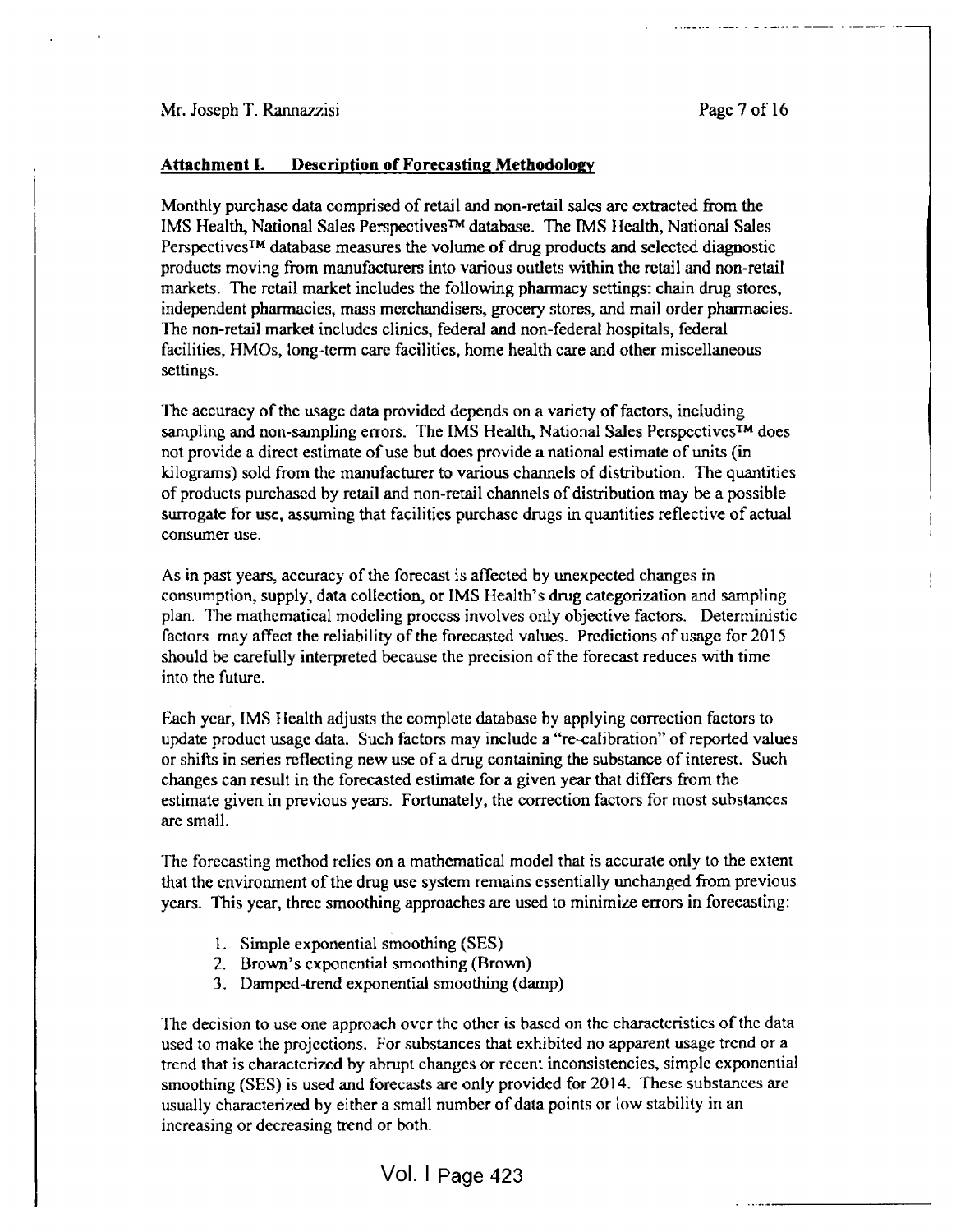Mr. Joseph T. Rannazzisi Page 8 of 16

For substances with a well-defined increasing or decreasing trend, Brown's Linear Exponential Smoothing is used. Brown's method is applied to series where the recent behavior is characterized by an increasing or decreasing trend. For these series, the decision to provide predictions of one or two years into the future depends on the number of data points used in the model and on the degree of stability of the trend. For stable series with 10 or more data points, predictions of two years into the future are provided. For series with fewer than 10 data points, the decision to provide one or two years forecasts is examined on a case by case basis.

In settings where there's <sup>a</sup> stable and smooth linear trend, an application ofthe Brown method is appropriate. However, when a trend is characterized by a recent sharp increase or a sharp decrease, the Brown method can lead to extreme forecasts. In these situations, the damp method provides a useful alternative to the Brown method because it often leads to less extreme forecasts.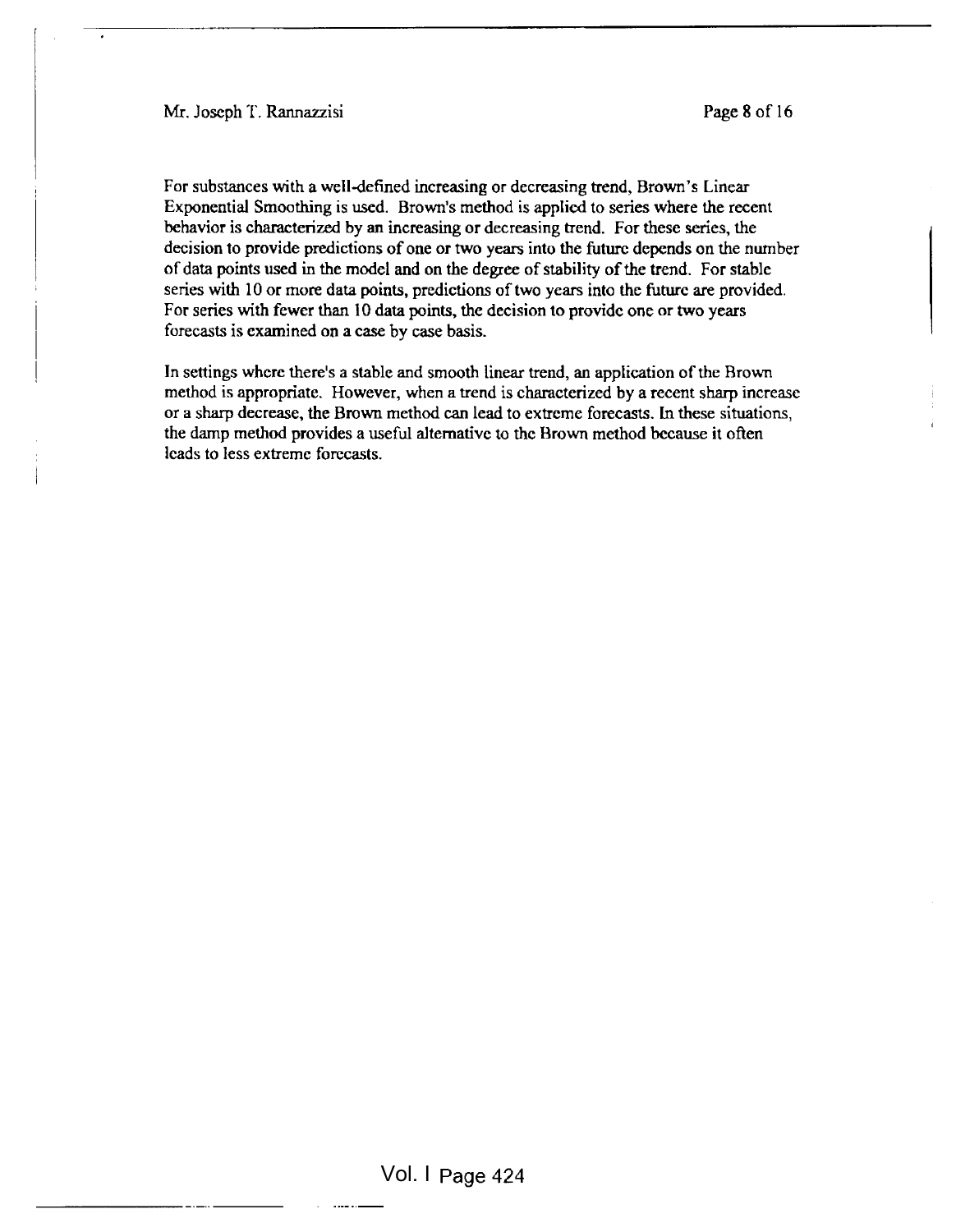### Mr. Joseph T. Rannazzisi Page 9 of 16

Table 1: Forecast (Predicted) uses (Purchases, in Kg) for 2014 and 2015, and observed use for 2011, 2012, and 2013, of Schedule II Controlled Substances. (Note: Substances and years for which either observed or predicted increases are equal to or exceed 10% appear in bold.) Percent changes reflect the change from the previous year. Source: FDA/CDER/ Office of Biostatistics VII.

| <b>SUBSTANCE</b>        | 2011<br>Observed | 2012<br>Observed<br>$(*CHANGE')$ | 2013<br>Observed<br>$(*CHANGE2)$ | 2014<br>Predicted<br>$(*CHANGE3)$ | 2015<br>Predicted<br>(%CHANGE <sup>4</sup> ) |
|-------------------------|------------------|----------------------------------|----------------------------------|-----------------------------------|----------------------------------------------|
| <b>ALFENTANIL</b>       | 0.49             | $0.40(-18.4)$                    | $0.34(-15.0)$                    | $0.27(-20.6)$                     | N/A                                          |
| <b>AMOBARBITAL</b>      | 1.41             | 1.55(9.9)                        | 1.60(3.2)                        | $1.55(-3.1)$                      | N/A                                          |
| <b>AMPHETAMINE</b>      | 9402.50          | 10647.40 (13.2)                  | 10612.60 (-0.3)                  | 11286.71 (6.4)                    | 11957.40 (5.9)                               |
| <b>COCAINE</b>          | 48.70            | 43.80 $(-10.1)$                  | $39.50(-9.8)$                    | $36.40(-7.8)$                     | $32.55(-10.6)$                               |
| <b>CODEINE</b>          | 25200.70         | 22295.30 (-11.5)                 | 21332.50 (-4.3)                  | 21383.00 (0.2)                    | 20533.05 (-4.0)                              |
| <b>DIHYDROCODEINE</b>   | 102.70           | 71.30 (-30.6)                    | $33.81(-52.6)$                   | 19.36 (-42.7)                     | N/A                                          |
| <b>DIPHENOXYLATE</b>    | 423.80           | 381.40 (-10.0)                   | 378.60 (-0.7)                    | $353.91(-6.5)$                    | N/A                                          |
| <b>FENTANYL</b>         | 528.30           | 560.20(6.0)                      | $534.70(-4.6)$                   | 560.37(4.8)                       | 568.62 (1.5)                                 |
| <b>HYDROCODONE</b>      | 62551.20         | 61997.30 (-0.9)                  | 60585.30 (-2.3)                  | 59708.95 (-1.4)                   | 58400.02 (-2.2)                              |
| <b>HYDROMORPHONE</b>    | 1659.60          | 1885.10 (13.6)                   | 1897.00 (0.6)                    | 2033.20 (7.2)                     | 2168.95(6.7)                                 |
| <b>LISDEXAMFETAMINE</b> | 11749.60         | 13402.60 (14.1)                  | 12952.70 (-3.4)                  | 12567.85 (-3.0)                   | N/A                                          |
| <b>MEPERIDINE</b>       | 2283.10          | 1858.10 (-18.6)                  | 1514.30 (-18.5)                  | 1251.34 (-17.4)                   | 1035.94 (-17.2)                              |
| <b>METHADONE</b>        | 7590.40          | 6733.90 (-11.3)                  | 5762.20 (-14.4)                  | 5065.40 (-12.1)                   | N/A                                          |
| <b>METHAMPHETAMINE</b>  | 12.45            | 12.74(2.3)                       | $11.85(-7.0)$                    | $11.08(-6.5)$                     | N/A                                          |
| METHYLPHENIDATE         | 18218.90         | 18595.80 (2.1)                   | 17082.60 (-8.1)                  | 17562.87 (2.8)                    | N/A                                          |
| <b>MORPHINE</b>         | 29989.70         | 28229.20 (-5.9)                  | 25759.40 (-8.7)                  | $23628.23(-8.3)$                  | 21788.42 (-7.8)                              |
| <b>NABILONE</b>         | 0.05             | $0.04(-20.0)$                    | $0.03(-25.0)$                    | 0.03(0.0)                         | N/A                                          |
| <b>OPIUM</b>            | 80.60            | $77.0(-4.5)$                     | $72.90(-5.3)$                    | $70.26(-3.6)$                     | N/A                                          |
| <b>OXYCODONE</b>        | 69926.80         | 65718.00 (-6.0)                  | 59336.70 (-9.7)                  | 53969.54 (-9.0)                   | 49451.04 (-8.4)                              |
| <b>OXYMORPHONE</b>      | 2604.70          | 1916.10 (-26.4)                  | $1826.00(-4.7)$                  | $1488.39(-18.5)$                  | N/A                                          |
| <b>PENTOBARBITAL</b>    | 79.20            | 46.80 (-40.9)                    | $24.17(-48.4)$                   | $22.26(-7.9)$                     | N/A                                          |
| <b>REMIFENTANIL</b>     | 1.05             | 1.11(5.7)                        | 1.15(3.6)                        | 1.21(5.2)                         | 1.27(5.0)                                    |
| <b>SECOBARBITAL</b>     | 19.60            | $15.40(-21.4)$                   | $11.64(-24.4)$                   | $10.54(-9.5)$                     | N/A                                          |
| <b>SUFENTANIL</b>       | 0.05             | 0.05(0.0)                        | 0.05(0.0)                        | $0.04$ (-20.0)                    | N/A                                          |
| <b>TAPENTADOL</b>       | 4923.20          | 6255.60 (27.1)                   | 5833.50 (-6.7)                   | 5478.46 (-6.1)                    | N/A                                          |

 $\frac{1255.60 (27.1) + 4923.20}{100 \times \text{[Observed (2012) - Observed (2011)]/Observed (2011)}}$ 

<sup>2</sup> 100 x [Observed (2013) - Observed (2012)] /Observed (2012)

<sup>3</sup> 100 x [Observed (2014) - Forecast (2013)]/Observed (2013)

 $4\,100$  x [Forecast (2015) - Forecast (2014)]/Forecast (2014)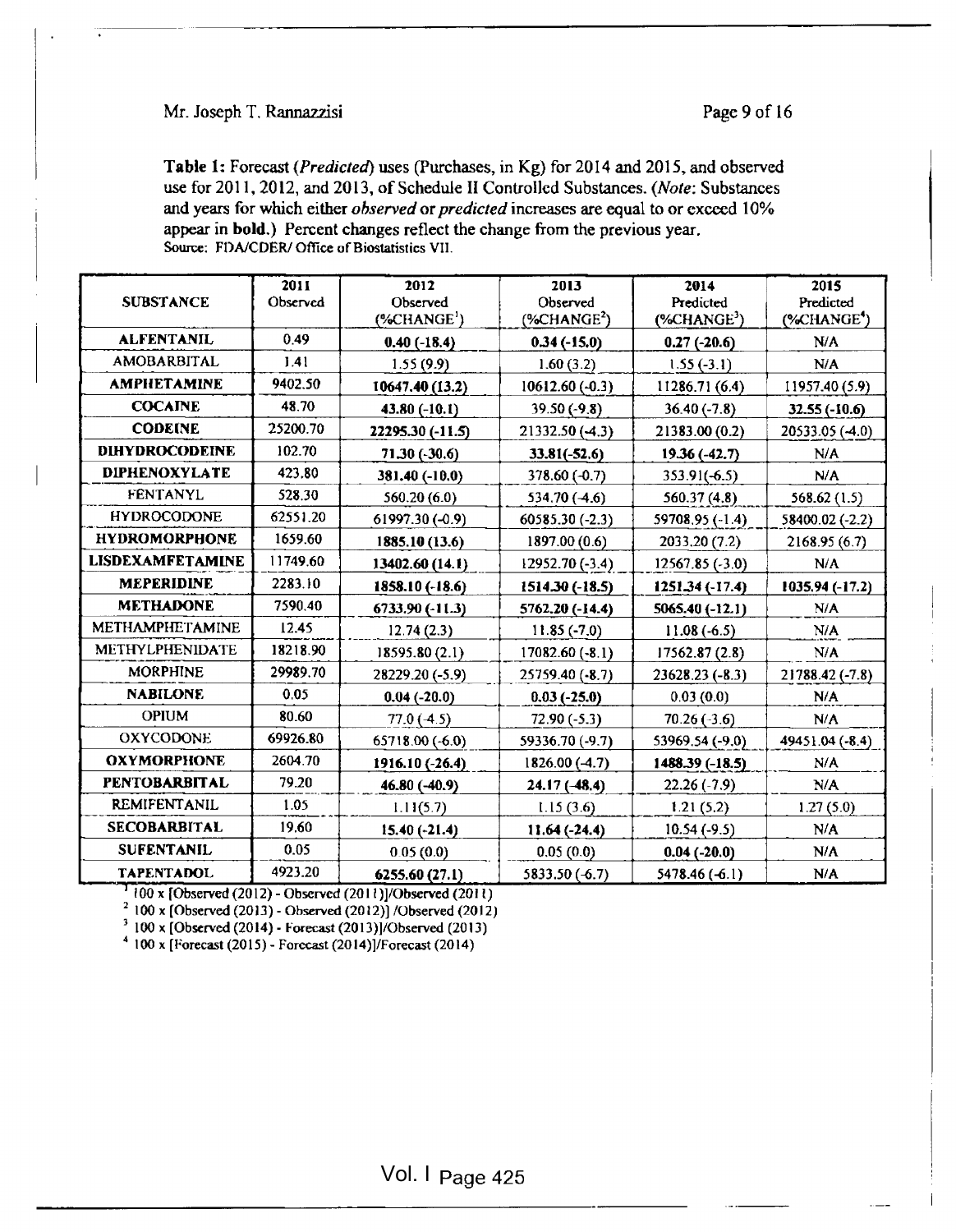Table 2: Forecast (Predicted) uses (Purchases, in Kg) for 2014 and 2015, and observed use for 2011, 2012, and 2013 of substances derived from thebaine and for substances controlled under the Psychotropic Convention (Note: Substances and years for which cither observed or predicted increases are equal to or exceed 10 percent appear in bold).

| <b>SUBSTANCE</b>      | 2011<br>Observed | 2012<br>Observed<br>(% HANGE <sup>1</sup> ) | 2013<br>Observed<br>$(*CHANGE2)$ | 2014<br>Predicted<br>$(%$ (%CHANGE <sup>3</sup> ) | 2015<br>Predicted<br>$(*CHANGE4)$ |
|-----------------------|------------------|---------------------------------------------|----------------------------------|---------------------------------------------------|-----------------------------------|
| <b>ALPRAZOLAM</b>     | 2342.50          | $2278.20(-2.7)$                             | 2277.60 (0.0)                    | 2269.49 (0.4)                                     | N/A                               |
| <b>BUPRENORPHINE</b>  | 1746.40          | 1981.50 (13.5)                              | 2251.80 (13.6)                   | 2522.03 (12.0)                                    | 2792.26 (10.7)                    |
| <b>CLONAZEPAM</b>     | 1406.90          | 1417.80 (0.8)                               | 1485.40 (4.8)                    | 1507.40(1.5)                                      | 1536.20 (1.9)                     |
| <b>DIAZEPAM</b>       | 5109.80          | 4888.20 (-4.3)                              | $4833.30(-1.1)$                  | 4833.36 (0.0)                                     | N/A                               |
| <b>DIETHYLPROPION</b> | 601.50           | 545.80 (-9.3)                               | 487.70 (-10.6)                   | $433.62(-11.1)$                                   | 387.61 (-10.6)                    |
| <b>LORAZEPAM</b>      | 1387.20          | $1344.70(-3.1)$                             | 1380.90 (2.7)                    | $1362.21(-1.4)$                                   | N/A                               |
| <b>MIDAZOLAM</b>      | 675.80           | $314.00(-53.5)$                             | 431.20 (37.3)                    | 315.12 (-26.9)                                    | N/A                               |
| <b>NALOXONE</b>       | 390.90           | 430.80 (10.2)                               | 473.20 (9.8)                     | 515.60 (9.0)                                      | 557.99 (8.2)                      |
| <b>NALTREXONE</b>     | 622.60           | $605.20(-2.8)$                              | 685.90 (13.3)                    | 721.90 (5.2)                                      | 763.26(5.7)                       |
| TEMAZEPAM             | 6584.30          | $6397.60(-2.8)$                             | 6441.50 (0.7)                    | 6438.90 (0.0)                                     | N/A                               |
| <b>ZOLPIDEM</b>       | 12230.10         | $12141.00(-0.7)$                            | $11501.30(-5.3)$                 | 10897 60 (-5.2)                                   | 10293.32 (-5.5)                   |

Source: FDA/CDER/ Office of Biostatistics VII.

- 100 x [Observed (2012) Observed (201 l)]/Observed (201 1)
- $100$  x [Obscrved (2013) Observed (2012)] /Observed (2012)
- $100 \times$  [Observed (2014) Forecast (2013)]/Observed (2013)
- $4$  100 x [Forecast (2015) Forecast (2014)]/Forecast (2014)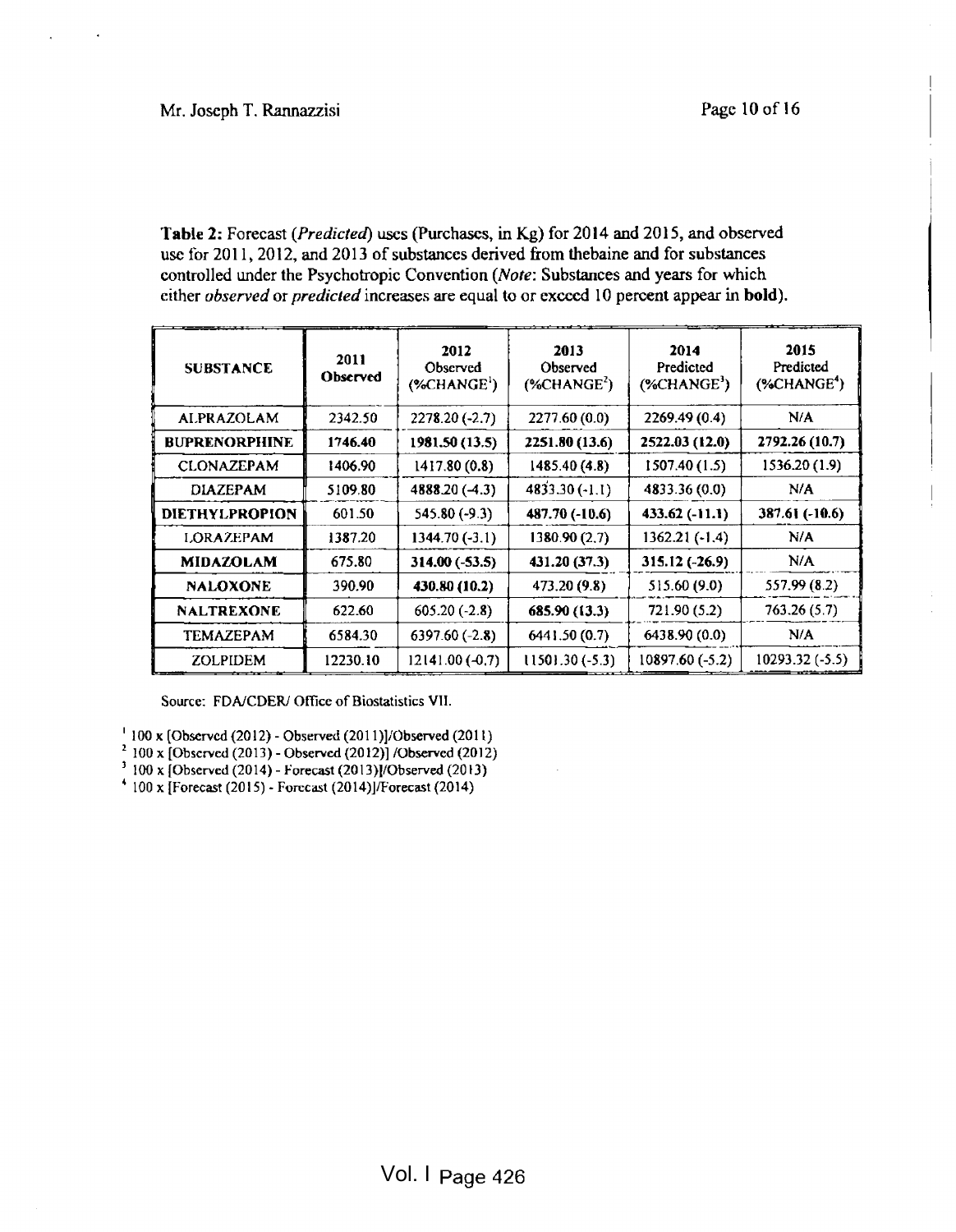Mr. Joseph T. Rannazzisi Page 11 of 16

I

I

Table 3: Forecast (Predicted) uses (Purchases, in Kg) for 2014 and 2015, and observed use for 2011 and 2012, and 2013 of ephedrine and pseudoephedrine (Note: Substances for which either observed or predicted increases are equal to or exceed 10 percent are in bold).

| <b>SUBSTANCE</b>       | 2011      | 2012<br>Observed<br>$($ %CHANGE $)$ | 2013<br>Predicted<br>$(*CHANGE2)$ | 2014<br>Predicted<br>$(*CHANGE3)$ | __<br>2015<br>Predicted<br>$(*CHANGE*)$ |
|------------------------|-----------|-------------------------------------|-----------------------------------|-----------------------------------|-----------------------------------------|
| <b>EPHEDRINE</b>       | 534.40    | 1972.30 (28.5)                      | 2076.90(5.3)                      | 2094.29 (0.8)                     | NA                                      |
| <b>PSEUDOEPHEDRINE</b> | 101110.70 | $92869.90(-8.2)$                    | $92333.80(-0.6)$                  | 78533.25 (-14.9)                  | 70755.93 (-9.9)                         |

Source: FDA/CDER/ Office of Biostatistics VII.

100 x [Observed (2012) - Observed (201 l)]/Observed (201 1)

 $^{\prime}$  100 x [Observed (2013) - Observed (2012)] /Observed (2012)  $^{\prime}$ 

<sup>1</sup> 100 x [Observed (2014) - Forecast (2013)1/Obscrvcd (2013)

<sup>4</sup> 100 x [Forecast (20 <sup>1</sup> 5)- Forecast (2014)]/Forecast (2014)

كالمستقام والمرادي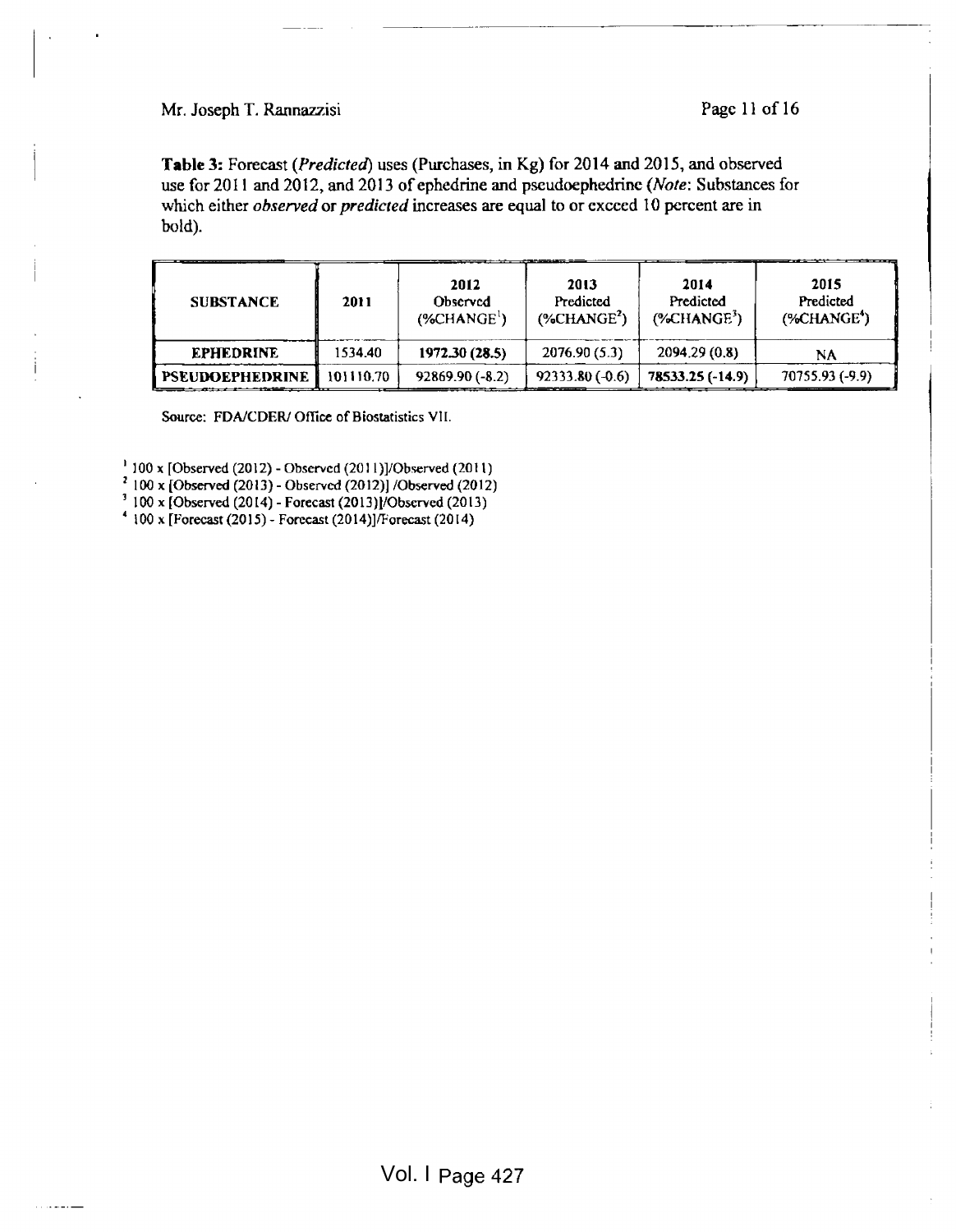Mr. Joseph T. Rannazzisi Page 12 of 16

 $\mathbf{I}$ 

I I

| <b>DRUG PRODUCT</b>                                                                                                                            | ANDA#  | <b>SPONSOR</b>                   |
|------------------------------------------------------------------------------------------------------------------------------------------------|--------|----------------------------------|
| AMPHETAMINE ASPARTATE; AMPHETAMINE<br>SULFATE; DEXTROAMPHETAMINE SACCHARATE;<br>DEXTROAMPHETAMINE SULFATE, EXTENDED RELEASE<br><b>CAPSULES</b> | 077488 | Teva                             |
| AMPHETAMINE ASPARTATE; AMPHETAMINE<br>SULFATE; DEXTROAMPHETAMINE SACCHARATE;<br>DEXTROAMPHETAMINE SULFATE, EXTENDED RELEASE<br><b>CAPSULES</b> | 076536 | Barr                             |
| AMPHETAMINE ASPARTATE; AMPHETAMINE<br>SULFATE; DEXTROAMPHETAMINE SACCHARATE;<br>DEXTROAMPHETAMINE SULFATE, TABLETS                             | 202424 | Aurolife                         |
| DEXTROAMPHETAMINE SULFATE, ORAL SOLUTION                                                                                                       | 203644 | Tris Pharma                      |
| DEXTROAMPHETAMINE SULFATE, TABLETS                                                                                                             | 202893 | Aurolife                         |
| CODEINE PHOSPHATE; PROMETHAZINE<br>HYDROCHLORIDE, ORAL SYRUP                                                                                   | 200894 | Amneal                           |
| ACETAMINOPHEN; CODEINE PHOSPHATE, TABLETS                                                                                                      | 202800 | Aurolife                         |
| HYDROCODONE BITARTRATE; IBUPROFEN, TABLETS                                                                                                     | 091633 | Caraco                           |
| ACETAMINOPHEN; HYDROCODONE BITARTRATE,<br><b>ORAL SOLUTION</b>                                                                                 | 040838 | <b>Pharmaceutical Associates</b> |
| ACETAMINOPHEN; HYDROCODONE BITARTRATE,<br><b>TABLETS</b>                                                                                       | 202214 | Tris                             |
| DEXMETHYLPHENIDATE HYDROCHLORIDE,<br><b>EXTENDED RELEASE CAPSULES</b>                                                                          | 078992 | Intellipharm                     |
| DEXMETHYLPHENIDATE HYDROCHLORIDE,<br><b>EXTENDED RELEASE CAPSULES</b>                                                                          | 202580 | Mylan                            |
| DEXMETHYLPHENIDATE HYDROCHLORIDE,<br><b>EXTENDED RELEASE CAPSULES</b>                                                                          | 078908 | Teva                             |
| DEXMETHYLPHENIDATE HYDROCHLORIDE,                                                                                                              | 202731 | Teva                             |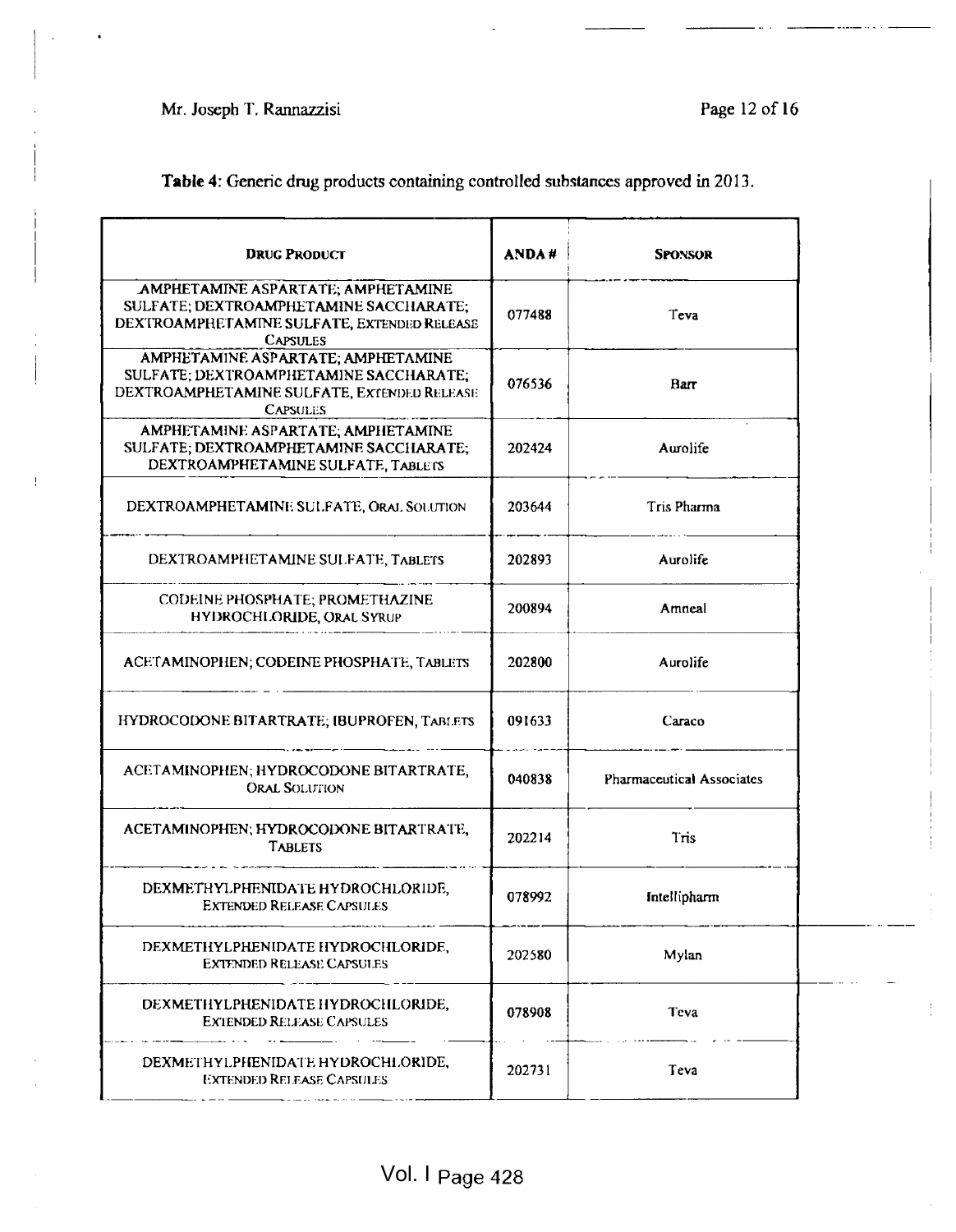# Mr. Joseph T. Rannazzisi Page 13 of 16

 $\frac{1}{2} \frac{1}{2} \frac{1}{2} \frac{1}{2} \frac{1}{2} \frac{1}{2} \frac{1}{2} \frac{1}{2} \frac{1}{2} \frac{1}{2} \frac{1}{2} \frac{1}{2} \frac{1}{2} \frac{1}{2} \frac{1}{2} \frac{1}{2} \frac{1}{2} \frac{1}{2} \frac{1}{2} \frac{1}{2} \frac{1}{2} \frac{1}{2} \frac{1}{2} \frac{1}{2} \frac{1}{2} \frac{1}{2} \frac{1}{2} \frac{1}{2} \frac{1}{2} \frac{1}{2} \frac{1}{2} \frac{$ 

 $- -$ 

. . . . . . . . . . . . . . . . . .

| DEXMETHYLPHENIDATE HYDROCHLORIDE,<br><b>EXTENDED RELEASE CAPSULES</b> | 079108 | Watson              |
|-----------------------------------------------------------------------|--------|---------------------|
| METHYLPHENIDATE HYDROCHLORIDE, ORAL<br><b>SOLUTION</b>                | 201466 | Caraco              |
| METHYLPHENIDATE HYDROCHLORIDE, EXTENDED<br><b>RELEASE TABLETS</b>     | 091695 | Kudco               |
| MORPHINE SULFATE, EXTENDED RELEASE CAPSULES                           | 202104 | <b>Upsher Smith</b> |
| OXYCODONE HYDROCHLORIDE, ORAL SOLUTION                                | 204037 | <b>ROXANE</b>       |
| OXYCODONE HYDROCHLORIDE, ORAL SOLUTION                                | 203208 | <b>ROXANE</b>       |
| ACETAMINOPHEN; OXYCODONE HYDROCHLORIDE,<br>TABLETS                    | 201447 | <b>ACTAVIS</b>      |
| ACETAMINOPHEN; OXYCODONE HYDROCHLORIDE,<br><b>TABLETS</b>             | 201972 | <b>AUROLIFE</b>     |
| ACETAMINOPHEN; OXYCODONE HYDROCHLORIDE,<br><b>TABLETS</b>             | 090535 | <b>CARACO</b>       |
| ACETAMINOPHEN; OXYCODONE HYDROCHLORIDE,<br>TABLETS                    | 090733 | <b>VINTAGE</b>      |
| ACETAMINOPHEN; OXYCODONE HYDROCHLORIDE,<br><b>TABLETS</b>             | 090734 | <b>VINTAGE</b>      |
| OXYMORPHONE HYDROCHLORIDE, TABLETS                                    | 203601 | <b>AVANTHI</b>      |
| OXYMORPHONE HYDROCHLORIDE, TABLETS                                    | 202321 | <b>MALLINCKRODT</b> |
| OXYMORPHONE HYDROCHLORIDE, EXTENDED RELEASE<br><b>TABLETS</b>         | 079046 | <b>ACTAVIS</b>      |
| OXYMORPHONE HYDROCHLORIDE, EXTENDED RELEASE<br><b>TABLETS</b>         | 200822 | <b>ROXANE</b>       |
| TRAMADOL HYDROCHLORIDE, TABLETS                                       | 202390 | <b>ACCORD</b>       |
|                                                                       |        |                     |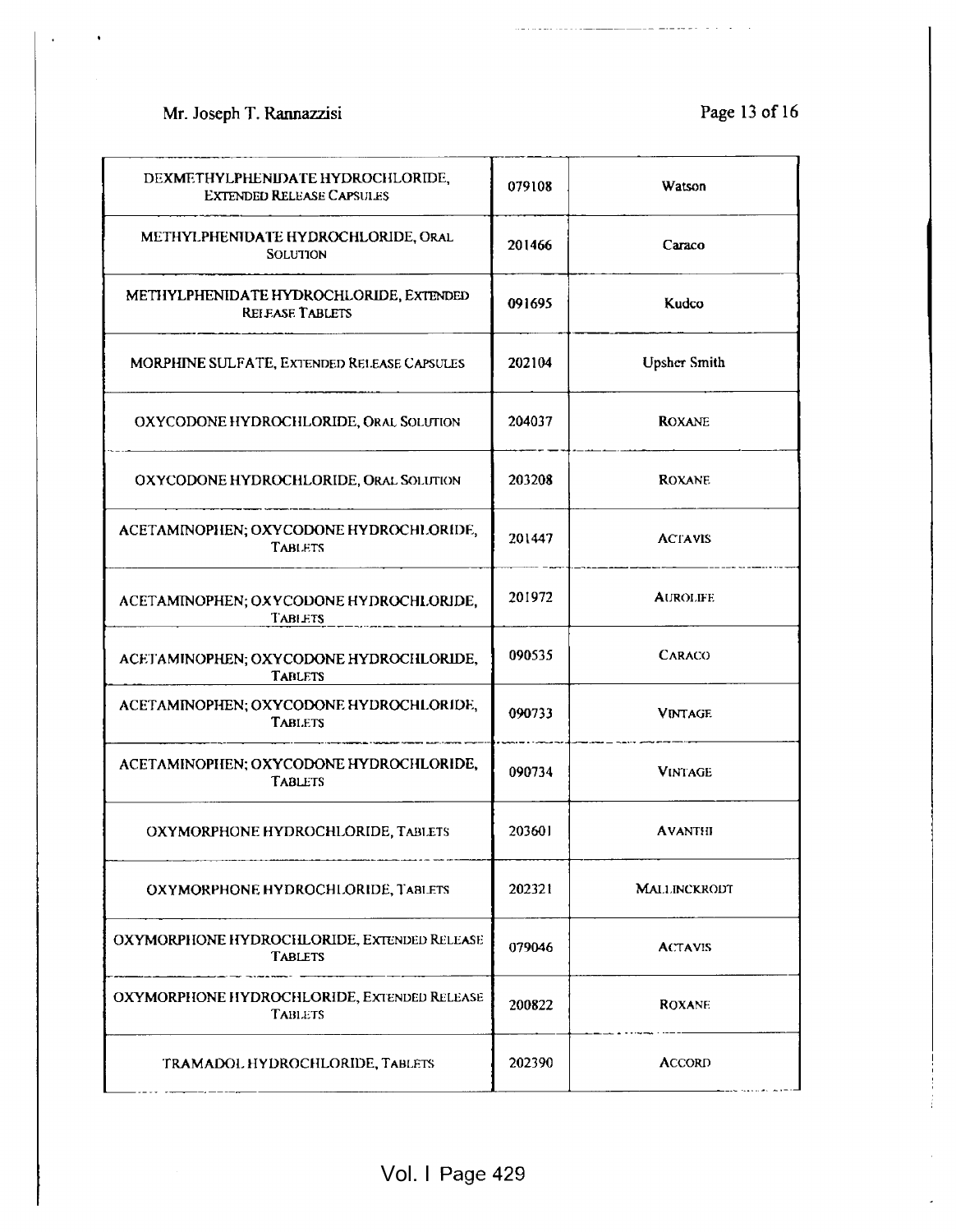## Mr. Joseph T. Rannazzisi Page 14 of 16

I

I

| TRAMADOL HYDROCHLORIDE, TABLETS                                                      | 091498 | <b>CSPS OUYI</b> |
|--------------------------------------------------------------------------------------|--------|------------------|
| BUPRENORPHINE HYDROCHLORIDE; NALOXONE<br>HYDROCHLORIDE DIHYDRATE, SUBLINGUAL TABLETS | 091422 | <b>ACTAVIS</b>   |
| BUPRENORPHINE HYDROCHLORIDE; NALOXONE<br>HYDROCHLORIDE DIHYDRATE, SUBLINGUAL TABLETS | 203136 | <b>AMNEAL</b>    |
| LORAZEPAM, ORAL CONCENTRATE                                                          | 091407 | LUPIN            |
| ZOLPIDEM TARTRATE, EXTENDED RELEASE TABLETS                                          | 200266 | <b>APOTEX</b>    |
| ZOLPIDEM TARTRATE, EXTENDED RELEASE TABLETS                                          | 078970 | <b>LUPIN</b>     |
| ZOLPIDEM TARTRATE, EXTENDED RELEASE TABLETS                                          | 090153 | <b>WATSON</b>    |
| DEXBROMPHENIRAMINE MALEATE;<br>PSEUDOEPHEDRINE SULFATE, EXTENDED RELEASE             | 078648 | <b>AVANTHI</b>   |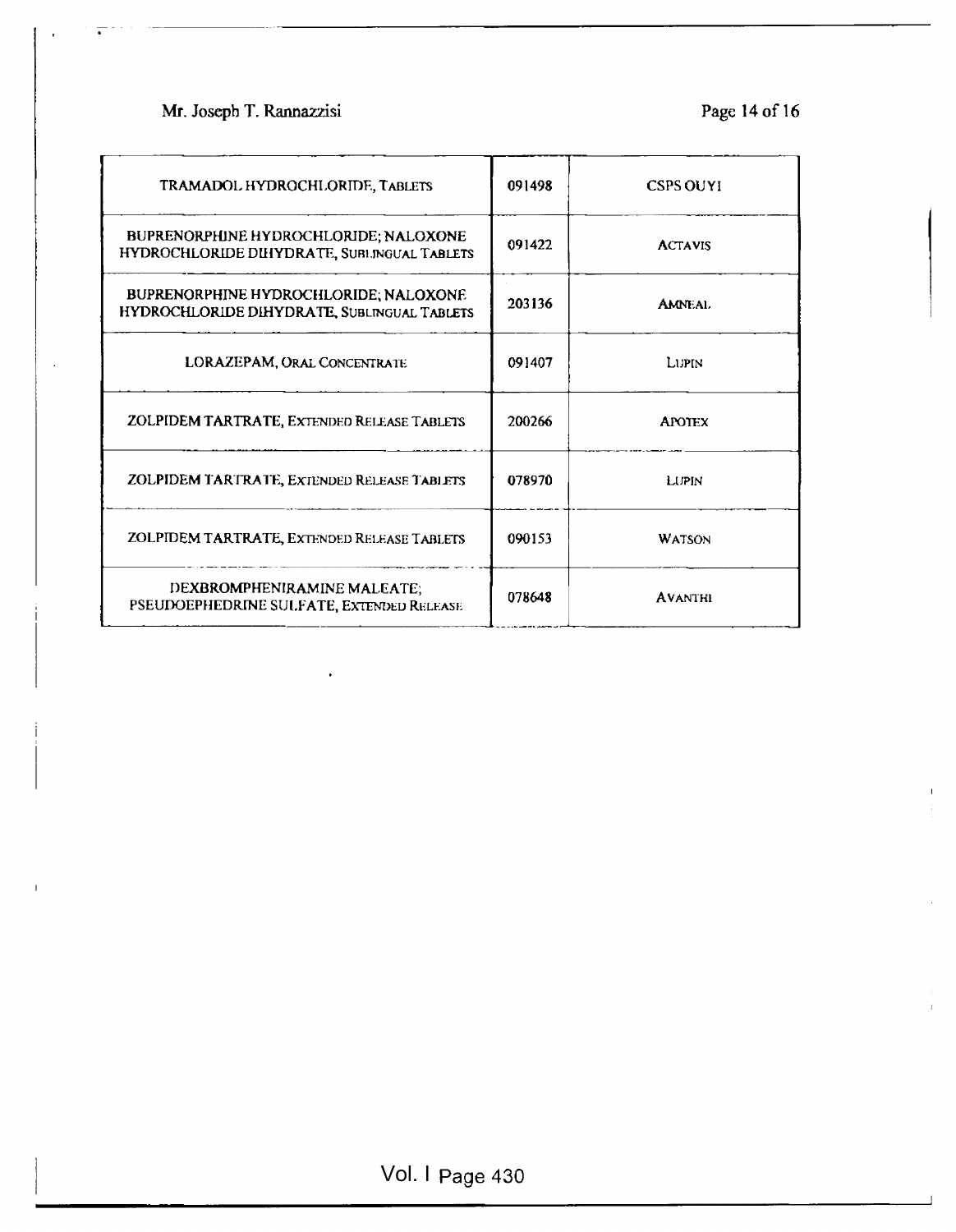# Mr. Joseph T. Rannazzisi Page 15 of 16

 $\bullet$ 

Table 5: Generic drug products containing controlled substances discontinued in 2013.

| <b>DRUG PRODUCT</b>                                                                                                | <b>NDA/</b><br><b>ANDA#</b> | <b>SPONSOR</b>                 |
|--------------------------------------------------------------------------------------------------------------------|-----------------------------|--------------------------------|
| AMPHETAMINE ASPARTATE; AMPHETAMINE SULFATE;<br>DEXTROAMPHETAMINE SACCHARATE;<br>DEXTROAMPHETAMINE SULFATE, TABLETS | 040472                      | <b>TEVA</b>                    |
| CARISOPRODOL, TABLETS                                                                                              | 040397                      | <b>COREPHARMA</b>              |
| CARISOPRODOL, TABLETS                                                                                              | 040188                      | <b>PROSAM</b>                  |
| <b>CARISOPRODOL, TABLETS</b>                                                                                       | 040124                      | <b>WEST WARD</b>               |
| CODEINE PHOSPHATE; PROMETHAZINE HYDROCHLORIDE,<br><b>ORAL SYRUP</b>                                                | 089647                      | <b>PHARMACEUITCAL</b><br>ASSOC |
| ACETAMINOPHEN; CAFFEINE; DIHYDROCODEINE<br><b>BITARTRATE, CAPSULES</b>                                             | 040109                      | <b>MIKART</b>                  |
| ACETAMINOPHEN; CAFFEINE; DIHYDROCODEINE<br><b>BITARTRATE, CAPSULES</b>                                             | 040688                      | <b>WRASER</b>                  |
| ACETAMINOPHEN; CAFFEINE; DIHYDROCODEINE<br><b>BITARTRATE, TABLETS</b>                                              | 040316                      | <b>MIKART</b>                  |
| ACETAMINOPHEN; CODEINE PHOSPHATE, TABLETS                                                                          | 089238                      | MIKART                         |
| ACETAMINOPHEN; CODEINE PHOSPHATE, TABLETS                                                                          | 089231                      | <b>MIKART</b>                  |
| ACETAMINOPHEN; CODEINE PHOSPHATE, TABLETS                                                                          | 089363                      | MIKART                         |
| ACETAMINOPHEN; HYDROCODONE BITARTRATE,<br><b>CAPSULES</b>                                                          | 081067                      | <b>MIKART</b>                  |
| ACETAMINOPHEN; HYDROCODONE BITARTRATE,<br><b>CAPSULES</b>                                                          | 089008                      | Mikart                         |
| ACETAMINOPHEN; HYDROCODONE BITARTRATE, TABLETS                                                                     | 087757                      | <b>UCB</b>                     |
| ACETAMINOPHEN; HYDROCODONE BITARTRATE, TABLETS                                                                     | 089698                      | MIKART                         |
| ACETAMINOPHEN; HYDROCODONE BITARTRATE, TABLETS                                                                     | 040849                      | <b>MIKART</b>                  |
| ACETAMINOPHEN; OXYCODONE HYDROCHLORIDE,<br><b>TABLETS</b>                                                          | 040679                      | <b>MIKART</b>                  |
| ACETAMINOPHEN; OXYCODONE HYDROCHLORIDE,<br><b>TABLETS</b>                                                          | 089775                      | <b>ROXANE</b>                  |
| ALPRAZOLAM, EXTENDED RELEASE TABLETS                                                                               | 077979                      | <b>TEVA</b>                    |
| <b>CLONAZEPAM, TABLETS</b>                                                                                         | 075468                      | <b>APOTEX</b>                  |
| <b>DIAZEPAM, INJECTION</b>                                                                                         | 070296                      | <b>WATSON</b>                  |
| <b>LORAZEPAM, INJECTION</b>                                                                                        | 074276                      | <b>WATSON</b>                  |
| LORAZEPAM, TABLETS                                                                                                 | 071193                      | <b>SANDOZ</b>                  |

Vol. I Page 431